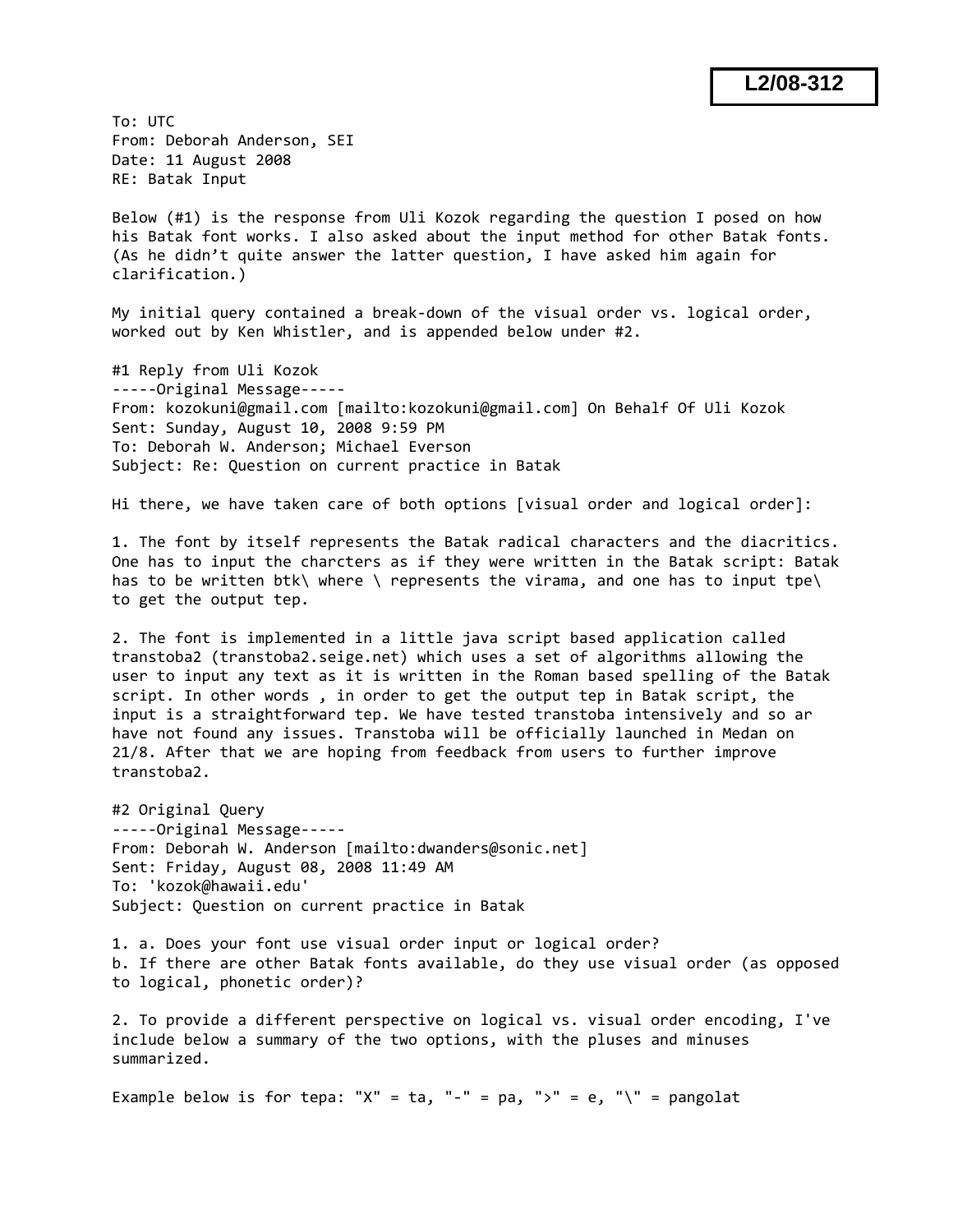### LOGICAL ORDER ENCODING

|          | Input (step-by-step) Display (step-by-step) Intermediate Reading |      |
|----------|------------------------------------------------------------------|------|
| X.       |                                                                  | ta   |
| X >      | X>                                                               | te   |
| $X > -$  | $X > -$                                                          | tepa |
| $X > -1$ | $X - \gt$                                                        | tep  |

ta‐e‐pa‐\

## VISUAL ORDER ENCODING

|           | Input (step-by-step) Display (step-by-step) Intermediate Reading |      |
|-----------|------------------------------------------------------------------|------|
| X         |                                                                  | ta   |
| $X -$     | $X -$                                                            | tapa |
| $X - \gt$ | $X - y$                                                          | tape |
| $X - \gt$ | $X - \gt 1$                                                      | tep  |

ta‐pa‐e‐\

LOGICAL ORDER ENCODING

### Pluses

\* follows typical Brahmic analysis

\* intermediate readings build up logically, step‐by‐step

#### Notes:

\*Font needs to include all vowel‐consonant‐killer combinations. \*Analogy with input behavior for Bahasa Indonesia is not quite right, as typing (in Latin letters) "t‐e‐p" to get "tep" isn't the same for Batak, as users must type "ta-e-pa-\" to get "tep."

# Minuses

\*Editing will cause complications, as the vowels will jump around on the display as you type. Does a backspace at the killer just remove the killer and revert to "X>‐" "tepa" causing the display to reverse again, or should the user go back to "X" "ta", causing asymmetry between character inserts and rub‐outs? \*Will require a special font with built‐in V‐C‐Killer triplets to type and also to see a page with Batak data

VISUAL ORDER ENCODING

### Pluses

\* typing and editing will have no surprises: people will type what they see, rather than the phonemes they hear in their heads. \* Fonts and rendering systems will not require anything special, other than placing combining marks over or under base letters.